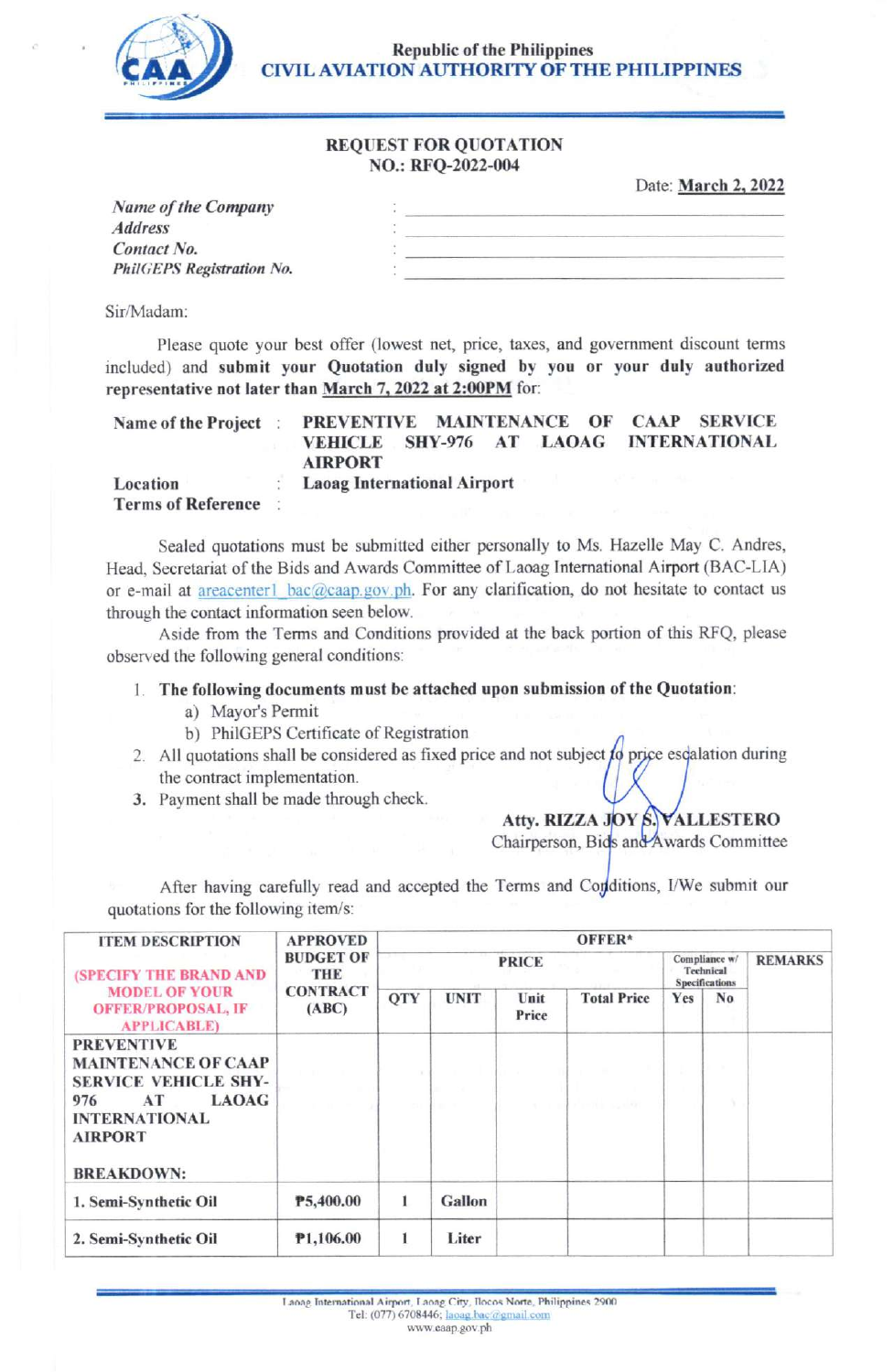

## **TERMS AND CONDITIONS**

- 1. Bidders shall provide correct and accurate information required in this form.
- 2. Price quotation/s must be valid for a period of Thirty (30) calendar days from the date of submission.
- 3. Price quotation/s shall be denominated in Philippine Peso which includes all taxes, duties and/or levies payable.
- 4. Quotations exceeding the ABC shall be rejected.
- 5. Award of contract shall be made to the lowest quotation (for goods and infrastructure) or, the highest rated offer (for consulting services) which complies with the minimum technical specifications and other terms and conditions stated herein. Further, the most advantageous to the government to the point of quality of materials and prices as well as the responsiveness of the bids shall be the basis of the award.
- The Head of the Procuring Entity reserves the right to reject any and all bids, declare a failure of bidding 6. or not award the contract in any of the following conditions set forth by Sec. 41 (Reservation Clause) of the Revised IRR of RA 9184.
- The Supply Office of LIA shall have the right to inspect and to test the goods to confirm their  $7<sup>1</sup>$ conformity to the technical specifications.
- 8. Date of Completion/Delivery: In case of an approved POW, within the period stated therein. While, in cases of regular procurement, within 7-10 days or less, after the issuance of the Purchase Order. Further, any request of extension shall be sent to the End-User/Implementing Facility concern.
- 9. Mode and Terms of Payment: Within ten (10) working days after the supplies/materials and labor/service have been inspected and accepted, respectively, through a check issued by the procuring entity.
- 10. Liquidated damages equivalent to one tenth of one percent (0.001%) of the value of the goods not delivered within the prescribed delivery period shall be imposed per day of delay. This Office (LIA) shall rescind the contract once the cumulative amount of liquidated damages reaches ten percent (10%) of the amount of the contract, without prejudice to other courses of action and remedies open to it.

NOTE: The aforecited Terms and Conditions shall be without prejudice to any provisions of a Contract which will be executed by and between the Procuring Entity and Contractor/Supplier/Dealer in order to conform with the requirements set forth by RA 9184.